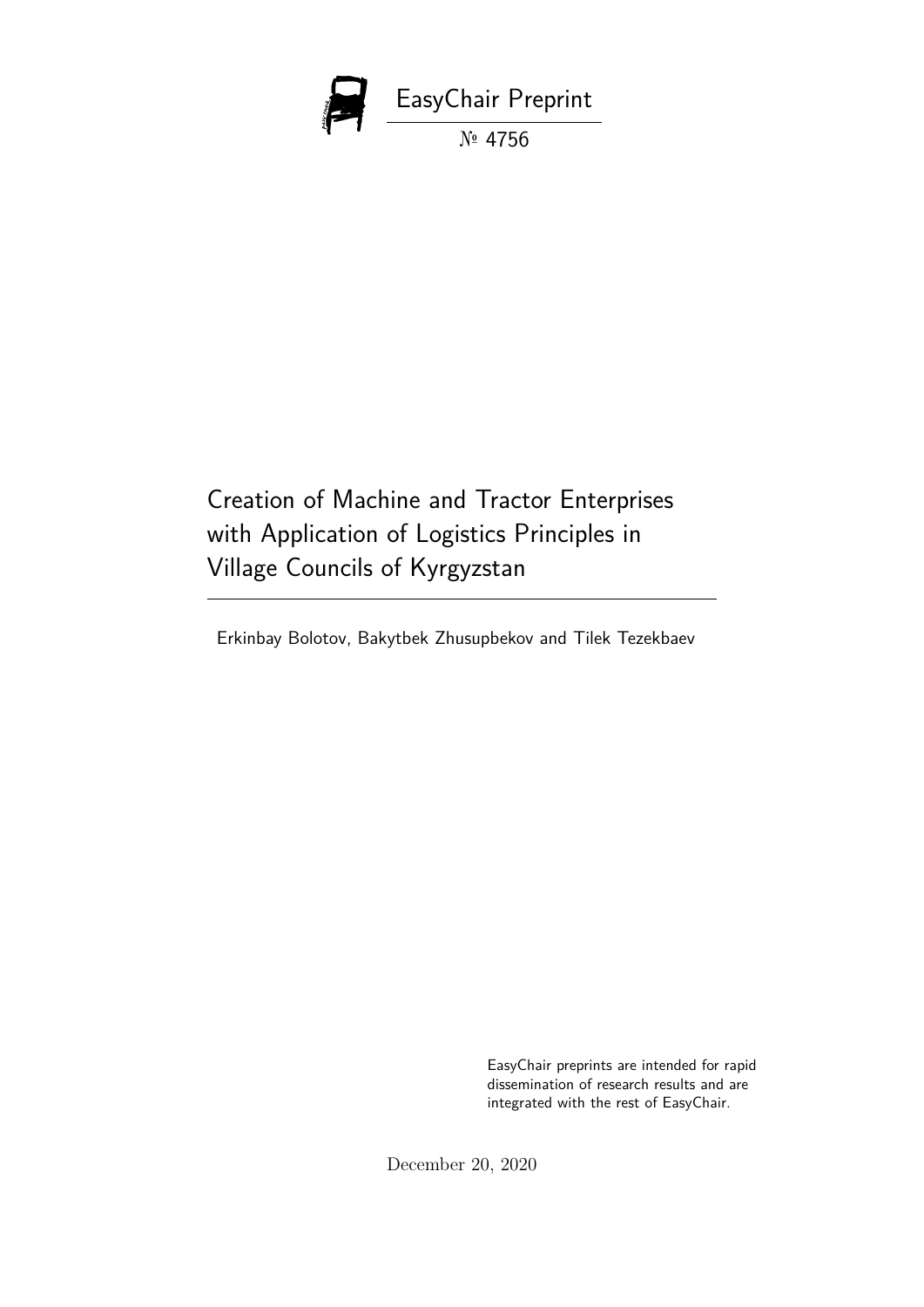## **Creation of machine and tractor enterprises with application of logistics principles in village councils of Kyrgyzstan**

Bolotov E.A., Zhusupbekov B.T., Tezekbaev T.S.

Kyrgyz National Agrarian University named after K.I. Skryabin (KNAU), 68 Mederov Street, 720005Bishkek, Kyrgyzstan

**Abstract.** This paper deals with the issues of creating machine and tractor enterprises (MTE) using the logistics principles in the village councils of the Kyrgyz Republic. The main restraining factors for creation and construction of the MTE have been identified. The regional peculiarity of this problem is analyzed and solutions with detailed calculations and scientific research were proposed. On the basis of many years of scientific research the problem tree of absence and creation of MTE in the village councils of the Kyrgyz Republic was compiled. The results of the study, specific recommendations on creation of MTE with the application of logistics principles in the village councils of the Kyrgyz Republic are arranged and given in the design matrix of this project. The criteria for success in the successful implementation of this project have been determined.

After gaining independence, the Kyrgyz Republic started the process of agricultural reform, i.e. transformation of collective farms into individual farms and peasant farms, but this process was accompanied by many problems associated with the abolition of the old collective structure. In the course of the reform, all assets of collective and state farms were transferred to private ownership, including agricultural machinery (tractors, combines, agricultural machines, etc.), including buildings (administrative building), facilities (boxes, storage areas for agricultural machinery, repair shops, etc.), equipment of the machine and tractor fleet (lathes, forging accessories, mobile repair equipment, welding machines, etc.). Herewith, the distribution was carried out by lottery drawing and 80% of agricultural machinery was received by non-specialists. It is also important to note that no training was provided to farmers and peasants on how to properly organize, manage and plan their farms under market economy conditions. As a result, many owners of agricultural machinery did not know how to properly operate it in the new economic conditions, there were not enough financial resources for repair, some sold for trifling sum, and even sold as a scrap metal. And those who knew how to handle equipment faced many problems related to spare parts, repairs and fuels and lubricants. Especially there were many problems with the provision of spare parts, because almost 90-95% of the equipment has been in operation for over 20 years. The renewal of the agricultural machinery park was very slow, it started only in 2005. Under a grant from the People's Republic of China, our republic received 1205 units of tractors, 1205 units of plows and 6 units of haulers. 105 units of SK-5 "Niva" grain harvesters were purchased under the Japanese grant [1]. Also at present, part of the agricultural machinery is being renovated by leasing. Such renewal is not enough to meet the needs of the republic for agricultural machinery, especially in the remote mountainous regions of Kyrgyzstan.

There is a particularly shortage of grain harvesters, corn harvesters, universal tractors, and agricultural machines for harvesting forage crops. There is an acute shortage of mowing machines, rakes, balers and tractor trailers. Agricultural machinery, which is currently used in village councils, is not efficient, there is no service and modern management.

This implies the need for all village councils of Kyrgyzstan to create machine and tractor enterprises using the logistics principles (MTE), with new agricultural and automotive equipment, with the assignment of status of a legal entity, without subordination to the administration of the village council.

The global trend shows that the use of logistics systems in developed countries reduces transport costs by 10- 21%, and the costs associated with loading and unloading operations, storage of raw materials and finished products are reduced by 13-28%, total logistics costs by 14-37%, in addition, the turnover of material resources is rapidly increasing by 22 - 41% [2].

Improvement of the existing ones and introduction of new methods of scientific substantiation of the development of the backbone network of regional transport and logistics centers becomes especially important in terms of the prospects of creating enterprises (logistics centers) in agriculture in Kyrgyzstan to transport agricultural goods.

The purpose of the work, i.e. the creation of an MTE is the effective use of agricultural machinery and vehicles for the transport of agricultural goods, stimulation of agricultural mechanization, especially in remote mountainous regions of Kyrgyzstan (where there is a very low level of mechanization) with the use of modern logistics planning,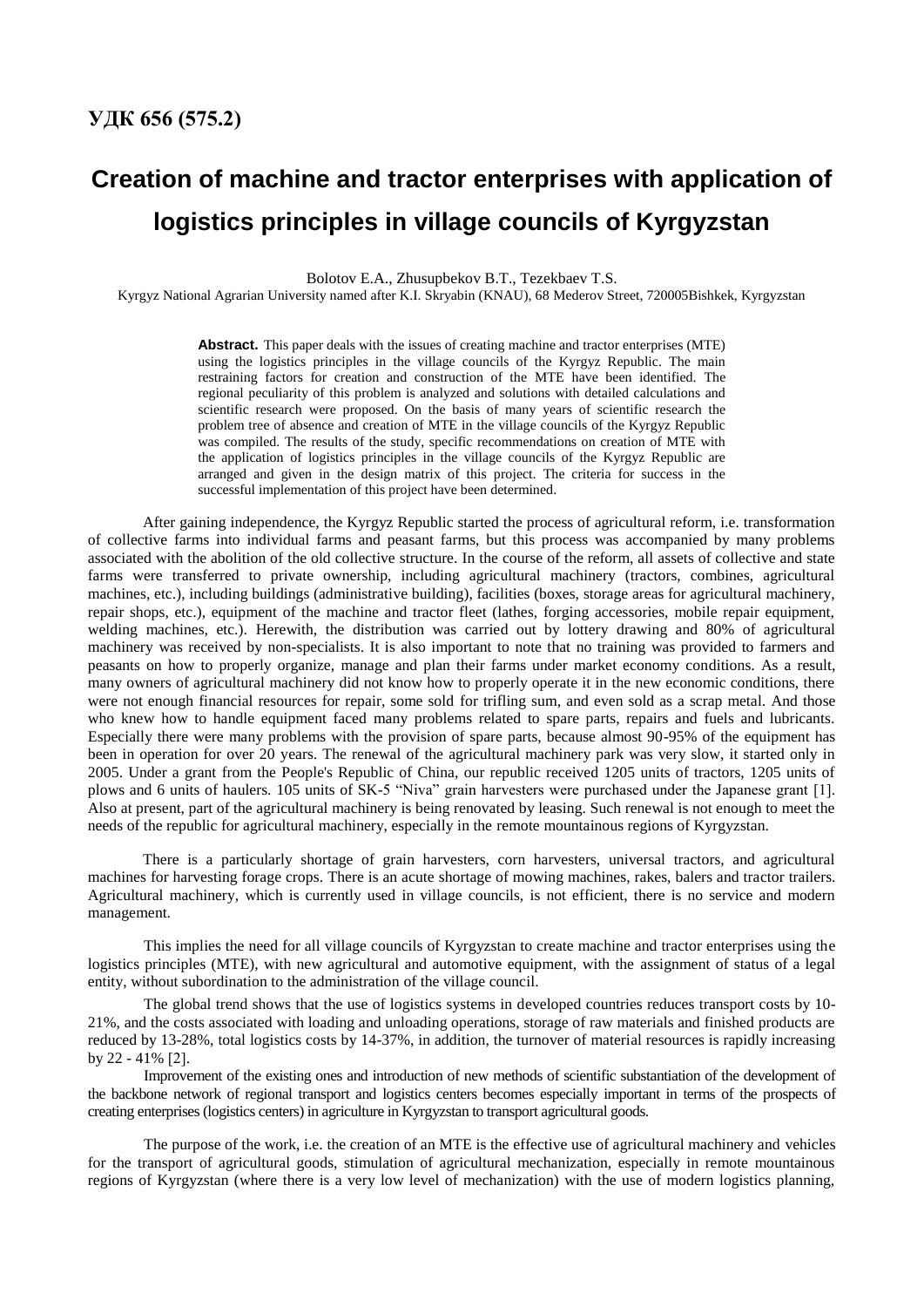organization and management methods, with the involvement of new equipment and distribution throughout Kyrgyzstan.

The main problems requiring the following solution:

- 1. Preparation of primary documents for obtaining a permit for construction of MTE;
- 2. Obtaining permits;
- 3. MTE design and location determination;
- 4. Determination of the composition and number of vehicles and agricultural machinery that meet the needs of the villagers;
- 5. Solution of financial issues related to construction of the MTE and purchase of vehicles and agricultural machinery (search for grants, sponsors);
- 5. Creation and construction of MTE;
- 6. Implementation of modern logistic methods of planning, organization and management of MTE.
- 7. Training of villagers and conducting practical training for students of the relevant specialties of K. I. Skriabin Kyrgyz National University of Agriculture in these MTEs;
- 8. Dissemination of this project (proposal) throughout Kyrgyzstan.

*Regional specific features.* As mentioned above, this problem is in fact a national issue. The renewal of agricultural machinery is very slow and often wrong. The villages still use old Soviet equipment, which often breaks down, there is a lack of spare parts and they are expensive. Especially in agriculture of our country there is a lack of combine harvesters. All purchased agricultural equipment under grants from Japan and China was transferred to farmers on a long-term loan, therefore, to pay off loans, they provide services to other farmers who do not have agricultural equipment. Because of this, these services are expensive and are not regulated by the state. Many farmers often suffer losses, yields are declining for all types of crops grown in Kyrgyzstan, especially where the level of mechanization is very low. Therefore, this problem should be considered at the national level. The regional specificity of this problem is detailed in the problem analysis (in the problem tree) (Figures 1 and 2).

An alternative solution to this problem may be the following:

- 1. MTE can be created by businessmen;
- 2. MTE can be created by state;
- 3. MTE can be created by individual farmers on a credit basis, i.e. they receive financial resources for creation of MTE from commercial banks on credit;
- 4. MTE can be created by investors (donor organizations).

## *We analyze each option for solving this problem:*

With the first option, the businessman, if he invests his certain financial resources, then he will try to return the invested funds as soon as possible. If there is no competing party, he will become a monopolist, because of this the services will be expensive and the quality of the work performed will be very low. There are such options in the agriculture of Kyrgyzstan, and all the said shortcomings are observed.

With the second option of solving the problem, if the state would deal with this problem, it would be very good. But, unfortunately, the state does not deal with this problem for a number of objective and subjective reasons. This is a separate issue, especially a political one. Therefore, we will not concretize it.

With the third option, the farmer cannot get the financial resources to the extent required to create MTE, this requires collateral, and the farmer simply does not have such property. Even if he receives this amount, the interest rates are high and will not pay off, the farmer will simply go bankrupt.

We believe that the fourth option of solving the problem is not the best either, but for the development of our republic's agriculture, at least to remain at this level, is very necessary. Because, due to the lack of agricultural machinery and the operation of old equipment, farmers suffer colossal losses. Also, every day this problem is gaining momentum. Therefore, I believe that the fourth option for solving the problem at this time is more effective and acceptable.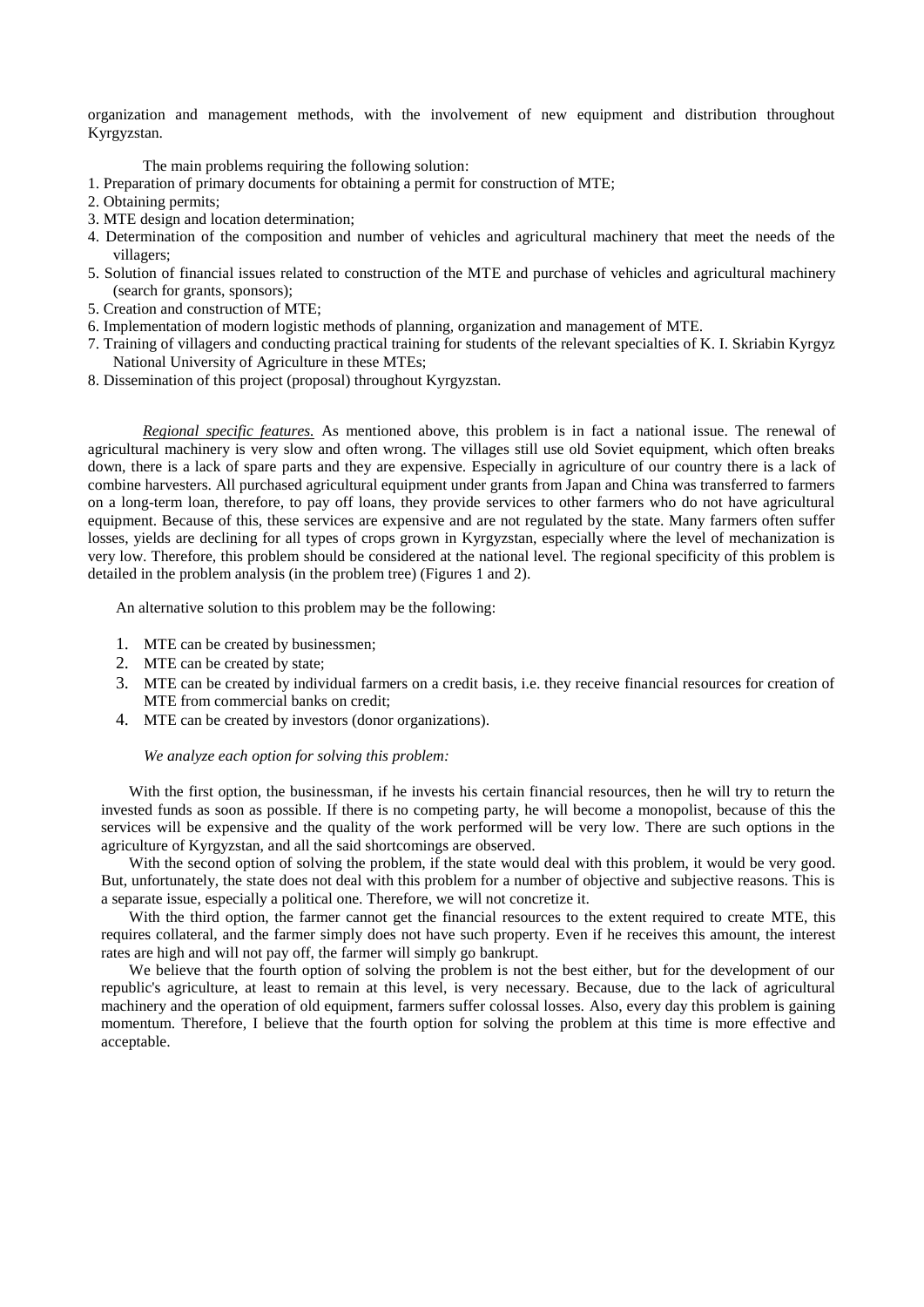

Fig. 1. Problem tree "Lack of MTE in village councils of the Kyrgyz Republic"



Fig. 2. Problem tree "Creation of MTE in village councils of the Kyrgyz Republic"

*Participation.* In our opinion, the Ministry of Agriculture, Land Reclamation and Processing Industry of the Kyrgyz Republic, K.I. Skriabin Kyrgyz National University of Agriculture, farmers, village council, etc. would like to take part in this project. (fig. 3)